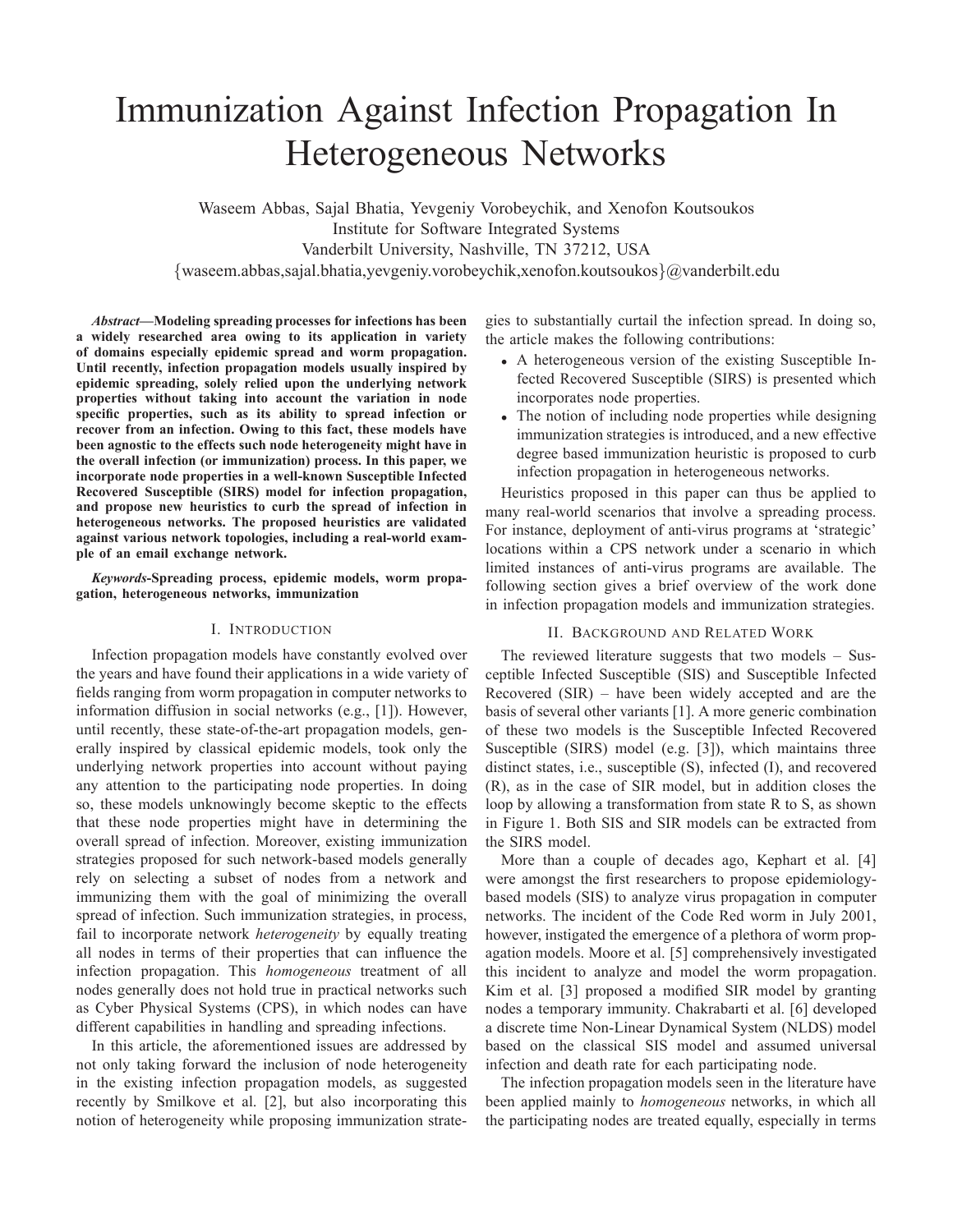

Figure 1. State-transition diagram of a single node in the heterogeneous SIRS model.

of their infection and curing rates. However, recently, a *heterogeneous* version of the SIS model has been proposed [7, 8], in which all the participating nodes are treated differently, i.e., with their own distinct infection and curing rates. Furthermore, recently Smilkove et al. [2] have reported that failure to include heterogeneity, susceptibility of individuals against infections in this case, can lead to over/under estimation of fundamental epidemic parameters, resulting in less accurate descriptions of epidemic spreading processes. Thus, the reviewed literature suggests and highlights the importance of including the notion of *heterogeneity* for a more accurate modeling of the infection propagation process.

From immunization perspective, the goal is to distribute protection resources among nodes in order to minimize the overall effect of infection propagation. Heuristic based on network centrality measures are commonly used to distribute protection resources within the network. These approaches mainly rely on nodes' locations in the overall network to determine their relative importance. Some of the popular strategies include acquaintance immunization [9], targeted immunization (e.g., [10]), page rank centrality based immunization [11] and eigenvalue centrality based immunization [12]. More recently, the problem of optimal allocation of protection resources was formulated and solved using a geometric programming approach by Preciado et al. [8].

A key observation made in all these immunization strategies (excluding [8]) is the non-inclusion of node properties, which can substantially impact the infection propagation. This paper addresses this shortcoming by first incorporating the concept of node properties into existing immunization strategies and subsequently proposing a new degree based heuristics to curb infection propagation in heterogeneous networks.

#### III. INFECTION PROPAGATION MODEL

A heterogeneous version of Susceptible Infected Susceptible (SIS) model has been proposed recently in [7, 8]. This section presents a discrete-time, heterogeneous SIRS model that incorporates network topology as well as varying node properties to model the spreading process.

### *A. Heterogeneous SIRS (hSIRS) Model*

In hSIRS model, during a time interval  $\Delta t$ , where  $\Delta t$  can be arbitrarily small<sup>1</sup>, an infected node i infects its neighbors

<sup>1</sup>We are assuming that  $\Delta t$  is infinitesimally small such that the probability of having multiple events during  $\Delta t$  is negligible.

Table I NOTATIONS FOR HETEROGENEOUS SIRS MODEL

| $\mathcal{N}_i$ | neighborhood of node $i$                                            |
|-----------------|---------------------------------------------------------------------|
| $\beta_i$       | probability that an infected node $i$ infects its neighbors         |
| $\lambda_i$     | probability of an infected node $i$ to move into the recovery state |
| $\mu_i$         | probability of a recovered node $i$ to become susceptible.          |
| $\xi_{i,t}$     | probability of a susceptible node i at time $t-1$ to remain         |
|                 | susceptible at $t$                                                  |
| $p_{i,t}$       | probability of node $i$ being infected at time $t$                  |
| $s_{i,t}$       | probability of node $i$ being susceptible at time $t$               |
| $r_{i,t}$       | probability of node $i$ being in the recovery state at time $t$     |

with probability  $\beta_i$ . At the same time, it can recover and move into the recovery state with probability  $\lambda_i$ . Once a node is recovered, it may stay recovered or immune with probability  $(1 - \mu_i)$ , where  $\mu_i$  is the probability of a node *i* in the recovery state to become susceptible again. The state transition diagram for a single node is shown in Figure 1, and the notations used in the SIRS model are described in Table I.

It is to be noted that the state of node  $i$  at the next time step is dependent only on its current state. Therefore, this process can be modeled as a Markov chain, and thus the Markov theory can be used to compute the probabilities of a node being in one of the infected, recovered, or susceptible states at a given time.

To achieve this, the rate at which a node  $i$  susceptible at time  $t-1$  remains susceptible at time t is computed, and is denoted by  $\xi_{i,t}$ . In other words, the probability that a susceptible node  $i$  does not receive any infection from its neighbors at time t needs to be computed. For this purpose, we proceed as follows: Let  $j \in \mathcal{N}_i$ , then i cannot get infected from j at time t whenever j is not infected at  $t - 1$ , or is infected at  $t - 1$ , but fails to spread the infection at t. This is true for all  $j \in \mathcal{N}_i$ . Moreover, we assume that the infection of i from one of its neighbors is *independent* of the other. Using this independence assumption, we get

$$
\xi_{i,t} = \prod_{j \in \mathcal{N}_i} \underbrace{\left(1 - p_{j,t-1}\right)}_{\text{pr. of node } j \text{ being}}
$$
\n
$$
= \prod_{j \in \mathcal{N}_i} \left(1 - \beta_j p_{j,t-1}\right)
$$
\n
$$
= \prod_{j \in \mathcal{N}_i} \left(1 - \beta_j p_{j,t-1}\right)
$$
\n
$$
(1)
$$
\n
$$
(1)
$$

Now, using the state transition diagram in Figure 1, and (1), the equations for the probabilities of a node being infected  $(p_{i,t})$ , recovered  $(r_{i,t})$ , or susceptible  $(s_{i,t})$  at time t can be written as

$$
p_{i,t} = (1 - \lambda_i) p_{i,t-1} + (1 - \xi_{i,t}) s_{i,t-1}
$$
  
\n
$$
s_{i,t} = \xi_{i,t} s_{i,t-1} + \mu_i r_{i,t-1}
$$
  
\n
$$
r_{i,t} = (1 - \mu_i) r_{i,t-1} + \lambda_i p_{i,t-1}
$$
\n(2)

Note that a node  $i$  is infected at time  $t$  whenever  $i$  was infected at time  $t - 1$  and remained in the infected state at t, or was susceptible at  $t - 1$  and got infected by its neighbors at t. Similarly, a node is susceptible at time  $t$  if it was in the susceptible state at  $t - 1$  and remained so at  $t$ , or was in the recovered state at  $t - 1$  and moved to the susceptible state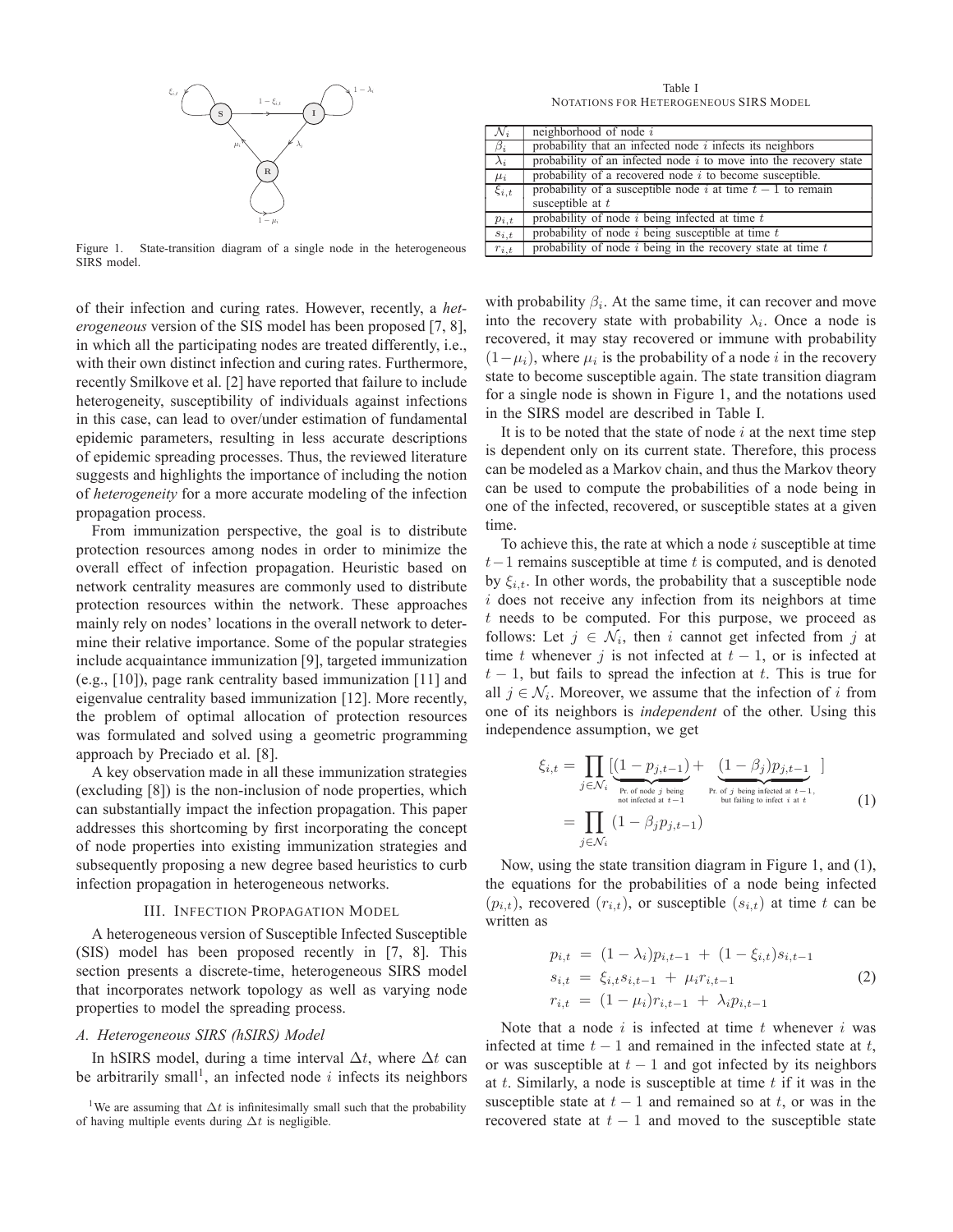

Figure 2.  $f_i$  of nodes are shown. Node i has a degree of 8, but  $\theta_i = 2$ . The degree and  $\theta_j$  of node j are both equal to 4.

at t. Similarly,  $r_{i,t}$  can be obtained. Above equations can be solved numerically to obtain the time evolution of the infected, susceptible, and recovered nodes' populations.

#### IV. IMMUNIZATION HEURISTICS

*If there is a limited budget, under which only a subset of nodes can be immunized (protected against infections), which nodes are the best choice for immunization?* Typically, nodes are ranked based on a certain 'centrality measure,' such as degree centrality, eigenvalue centrality etc. Nodes with the highest priority (determined by their centrality scores) are then immunized. For instance, in a degree centrality based approach (such as targeted immunization), nodes with the highest degree or connections with other nodes are selected. Similarly, in an eigenvalue centrality based approach, nodes inducing maximum drop in the largest eigenvalue of the adjacency matrix of the network are selected. These centrality measures rely merely on the underlying network topology.

However, besides connectivity, a node's infection and recovery rates also have a significant impact in determining node's participation in the spreading process. A node with a higher  $\beta_i$ is more likely to infect its neighbors, and a node with a smaller  $\lambda_i$  (or  $\delta_i$ ) is less likely to recover from the infected state. As an example, consider two nodes  $u$  and  $v$  with degrees 10 and 5 respectively within some network. Let  $\beta_u = 0.1$ ,  $\beta_v = 0.8$ , and  $\delta_u = \delta_v$ . Using purely a degree centrality measure, node  $u$  has a higher priority for getting immunization. However, once infected, node  $u$  infects only 1 of its neighbors on average, whereas node  $v$  infects four of its neighbors on average after being infected. Thus, the consequences (in terms of the infection spread) of node  $v$  getting infected are more severe than that of node  $u$ , even though  $v$  has a smaller degree than u. Therefore, ranking of nodes for immunization should be a function of both the network topology based centrality measure and node's characteristics influencing the spreading process (e.g.,  $\beta_i$ ,  $\delta_i$ ,  $\lambda_i$ ). The following section describes one such immunization strategy.

#### *A. Proposed Immunization Strategy*

Let S be the scoring function that ranks nodes for immunization such that the nodes with the highest scores are immunized. Furthermore, let  $c$  be the network topology based centrality measure, and  $f$  be the measure of node properties influencing spreading process. It is proposed that

 $\mathcal{S}_i$  be a function of both  $c_i$  and  $f_i$ , i.e.,  $\mathcal{S}_i(c_i, f_i)$  instead of  $S_i(c_i)$ .

To achieve this, a measure based on node properties needs to be defined that can capture its influence on the infection propagation in networks. In this regard, it is observed that  $\beta_i$  determines the capability of node i to infect others, once it is infected. Moreover, the ability of node  $i$  to remain in the infected state can be determined by its recovery rate  $\lambda_i$ (or  $\delta_i$ ). In fact, for homogeneous networks, in which all nodes are assumed to have the same infection and recovery rates, the ratio of infection rate to the recovery rate has been previously used to determine the epidemic threshold condition.<sup>2</sup> However, this ratio has not yet been used for designing immunization heuristics for heterogeneous networks. This article proposes the use of this ratio – infection rate to recovery rate – to capture the influence of node properties on the infection process, and also for designing the immunization strategy.

$$
f_i = \frac{\text{infection rate of node } i}{\text{recovery rate of node } i}
$$
 (3)

For hSIRS model,  $f_i = \beta_i/\lambda_i$ , and for hSIS model,  $f_i =$  $\beta_i/\delta_i$  has been chosen. Simulations done for this paper show good results with these definitions of  $f_i$ . However, it is also acknowledged that there might be other ways to capture the influence of node properties in infection propagation.

As mentioned earlier, several different network-centric measures exist. This paper considers two widely used centrality measures – degree based and eigen value based, whose effectiveness has been proven and established in the literature (e.g., [10]). The degree based and eigen value based measures are described below.

DegCen: 
$$
c_{i,d}
$$
 = degree of a node *i*  
EegCen:  $c_{i,e} = e_{\text{max}} - e_{\text{max},i}$  (4)

Here,  $e_{\text{max}}$  is the largest eigenvalue of the adjacency matrix of the network graph and  $e_{\text{max},i}$  is the largest eigenvalue of the adjacency matrix of the network graph after removing node i.

A scoring functions  $S_i$ , which incorporate both network effects and node properties can be written as,

hDegCen: 
$$
S_{i,d} = (c_{i,d})^a (f_i)^b
$$
  
hEigCen:  $S_{i,e} = (c_{i,e})^a (f_i)^b$  (5)

Here,  $a$  and  $b$  can be any real numbers. For this paper,  $a \in \{1,2\}$  and  $b \in \{1/2,1\}$  has been used for experiments and results presented in Section V show that hDegCen and hEigCen scoring functions perform better than the DegCen and EigCen to restrict the number of infected nodes. It is remarked here that  $S$  can be any appropriate function that incorporates network topology, as well as the effects of nodes' properties, i.e.,  $S(G, V)$ , where G corresponds to the function of any network-centric measure, such as  $(4)$ , and  $V$  corresponds to the function of nodes' properties, such as (3).

<sup>&</sup>lt;sup>2</sup>If the epidemic threshold condition is satisfied, the infection dies out from the network over time, i.e., epidemic dies out whenever  $\beta_i/\lambda_i$  is lesser than some specific value [6, 13].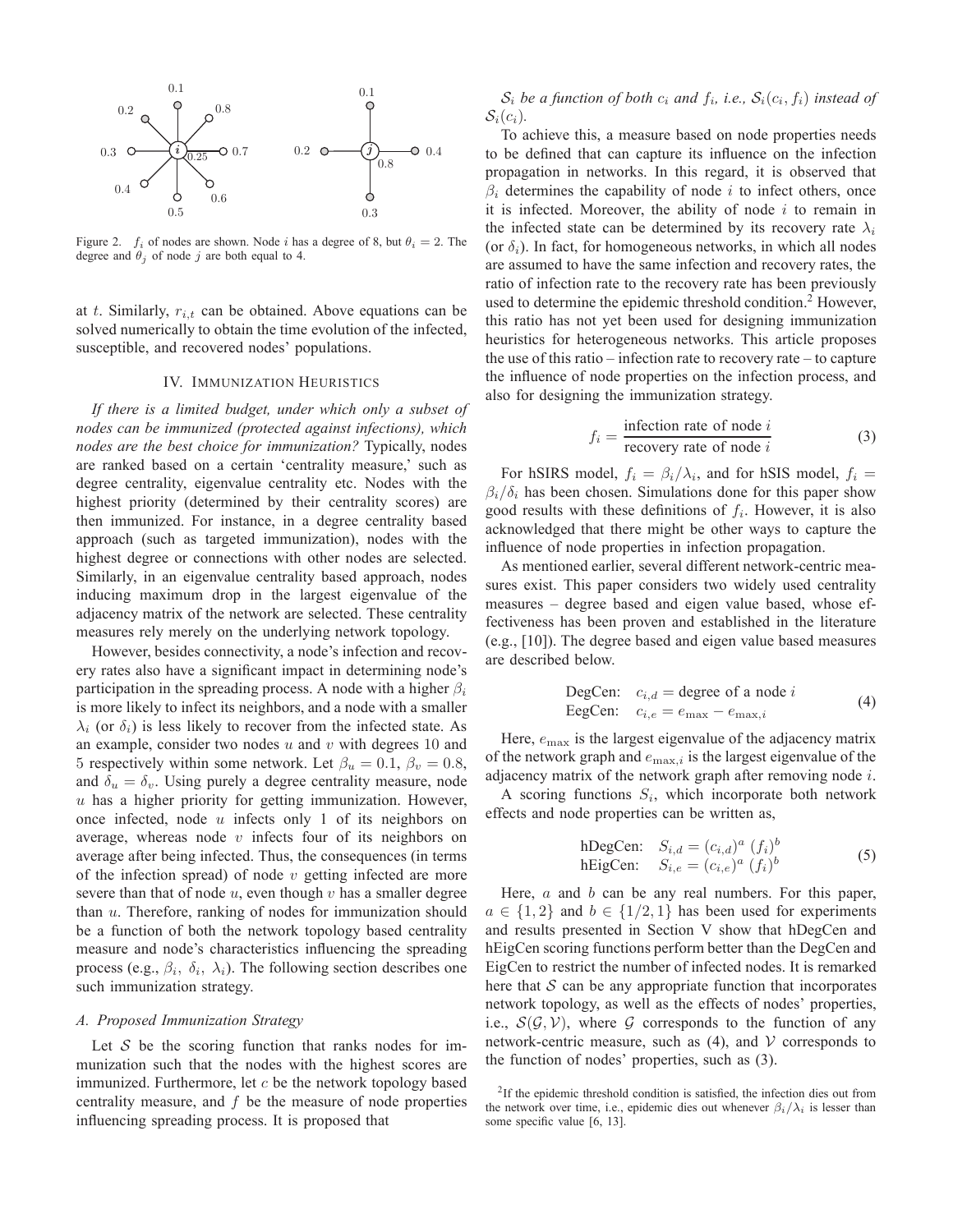

Figure 3. hSIRS model and ER graphs. (a) A comparison of hDegCen (hEigCen) with DegCen (EigCen) based immunization with 20% of the nodes immunized. (b) Gain<sub>deg</sub> in (6) is plotted against different number of immunized nodes. (c) A comparison of infected nodes' population with DegCen and effective degree based immunizations when 20% nodes are immunized. (d) A comparison of DegCen and effective degree over a range of number of immunized nodes.

Inspired by the degree based approach, a simple measure called *effective degree*, which incorporates node degree (as a measure of node connectivity in the network) as well as  $f_i$  (as a measure of node's properties influencing infection process) to determine its score for immunization, has been proposed in this paper. It is to be noted that  $f_i$  is a measure of the extent to which a node  $i$ , once infected, spreads the infection to its neighbors. Thus, the effective degree measure is defined as

**Definition 4.1:** (Effective degree,  $\theta_i$ ) If  $\mathcal{N}_i$  is the set of nodes adjacent to node i, then  $\theta_i$  is the number of nodes in the set  $\{v_j \in \mathcal{N}_i : f_j < f_i\}.$ 

 $\theta_i$  is simply the number of nodes in the neighborhood of i with a smaller infection rate to recover rate ratio  $3$  than  $i$ . An example is shown in Figure 2.

Since  $f_i$  measures node's ability to spread infection,  $\theta_i$  ranks node *i*'s contribution to the infection propagation. A higher  $\theta_i$ implies that in the neighborhood of node  $i$ , there are more nodes with smaller infection rate to recovery rate ratios as compared to  $f_i$ , i.e., i is one of the more harmful nodes (from infection spreading view-point) in its neighborhood. That is the reason  $\theta_i < \theta_j$  in Figure 2, as majority of the neighbors of  $i$  have a higher capability to spread infection, even though the degree of  $i$  is more than that of  $j$ .

## V. EXPERIMENTAL RESULTS AND EVALUATION

In this section, the proposed immunization strategies, which combine node properties as well as node connectivity, are evaluated in heterogeneous networks for the following question:

*Compared to purely network-centric immunization heuristics such as DegCen and EigCen, how useful are the proposed immunization strategies in terms of the reduction in the size of the infected population?*

The above question is explored by simulating various widely used network topologies. It is observed that the proposed approach outperforms existing immunization heuristics.

#### *A. hSIRS Model*

The results in this sub section are obtained with the proposed hSIRS model in Section III-A. Each plot is averaged over 30 individual runs, unless specified otherwise. For experimental purposes, the infection rate  $\beta_i$ , recovery rate  $\lambda_i$ , and re-susceptibility rate  $\mu_i$ , are chosen randomly from the standard uniform distribution. In each iteration, a random node is infected with a virus that eventually spreads the infection as per (2). Simulation proceeds in steps of one time unit. A certain number of nodes  $K$ , as determined by some immunization strategy, are immunized, i.e., they will not get infected from the virus, and therefore, will not spread infection. The overall percentage of infected nodes in the steady state is the parameter of interest. The proposed immunization strategies are now validated for three graph types – random graphs, Modular graphs and a real-world email exchange graph.

*1) Random (Erdos-R ˝ enyi (ER)) Graphs: ´* Erd ˝os-R´enyi (ER) graphs  $G(N, p)$ , in which  $N = 500$  and  $p = 0.016$ , are used in simulations in Figure 3. In Figure 3(a), populations of infected nodes during the infection processes are shown when 20% of the nodes are immunized. The number of immunized nodes in a network is denoted by  $K$ . It can be seen that the application of hDegCen and hEigCen immunization strategies result in a smaller number of infected nodes in the steady state as compared to the exisiting DegCen and EigCen respectively. Gain<sub>deg</sub> given in  $(6)$  compares hDegCen and DegCen over a range of number of immunization nodes is shown in Figure 3(b). Again hDegCen turns out to be a better approach than DegCen for a wide range of  $K$  since  $Gain_{deg}$ is always positive. Here,

$$
Gain_{deg} = \left[\begin{array}{c} \text{Infected nodes'} \\ \text{population in steady} \\ \text{state with DegCen} \end{array}\right] - \left[\begin{array}{c} \text{Infected nodes'} \\ \text{population in steady} \\ \text{state with hDEgCen} \end{array}\right] \tag{6}
$$

In plots (c) and (d) of Figure 3, a comparison of DegCen and effective degree is demonstrated, in which effective degree based immunization strategy outperforms DegCen.

*2) Modular Graph:* Modular graphs consist of clusters, in which nodes within a cluster are densely connected, whereas the inter-cluster connectivity is sparse as observed in various CPS, network sciences, and energy control systems. A modular graph with 500 nodes arranged in 10 clusters, where each cluster is itself an ER graph with  $N = 50$  and  $p = 0.35$ , is used for simulation. Inter-cluster interactions are also modeled as an ER graph, in which each cluster is a node, and interacts with four other clusters on average. The results are illustrated in Figure 4 showing improvements in the number of infected